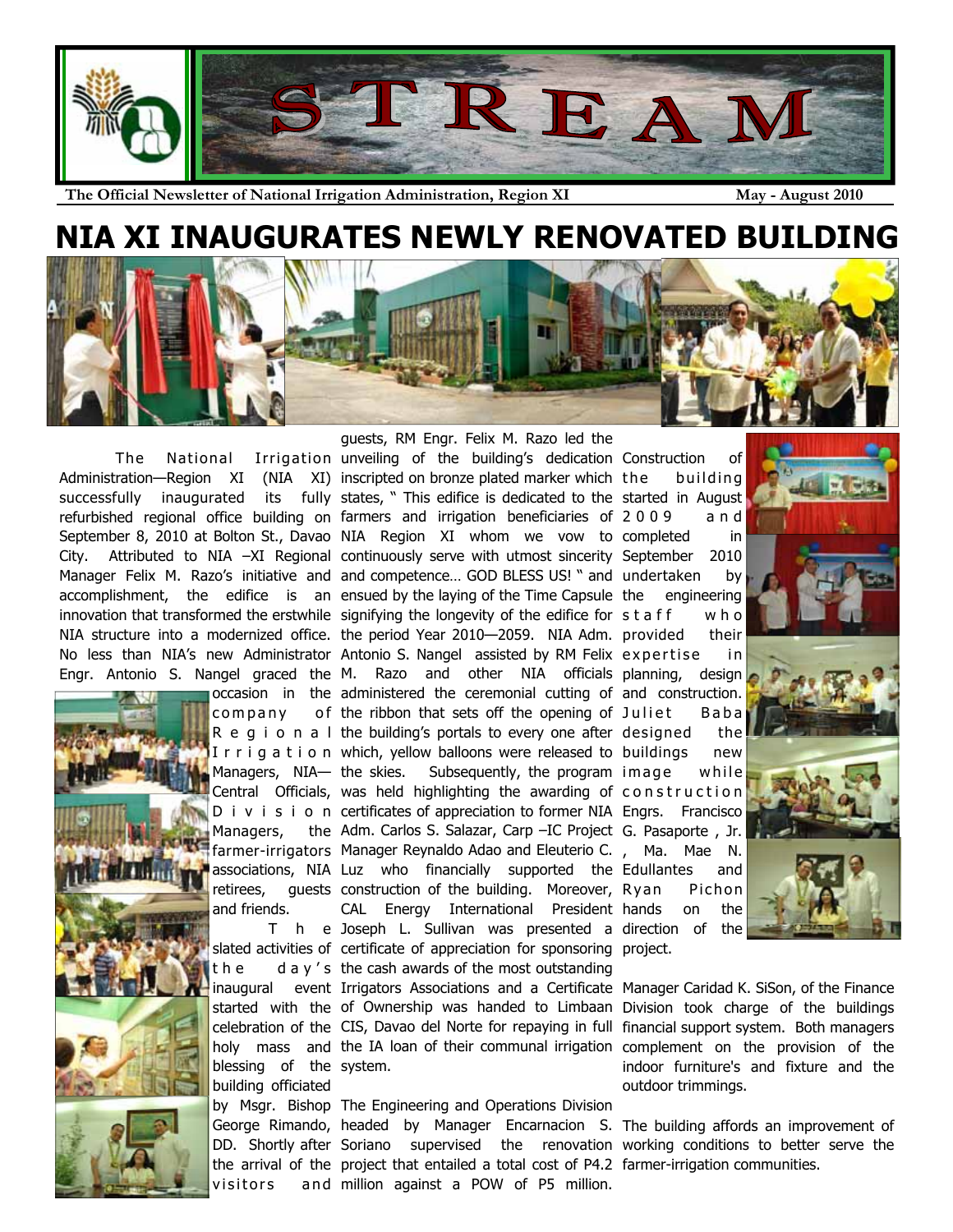

*The overwhelming support of members and officers of the federation of Irrigators Association of Davao del Norte with the active participation of local officials of the province prompted Regional Irrigation Manager Felix M. Razo to coin this official slogan of NIAXI "NIA at Irrigators Associations Nagkakaisa Para sa Maayos na Sistema ng Patubig at Agrikultura"* 

*Tarpaulins on the NIA slogan had been distributed in the four IMO offices of NIA XI to show our unselfish support for our new administration in irrigation development aspect towards rice sufficiency program of the government.* 

### **Editorial**

### **NIA—XI AND THE P-NOY ADMINISTRATION**

 Filipinos have once again made their best choice during the May 2010 Presidential election, that swept into power, the 15th President of the Philippines, His Excellency Benigno Simeon "Noynoy" C. Aquino III. . It was an overwhelming landslide victory over other presidentiable aspirants.

 People crave for Change and advocate for reforms in governance. They call for changes that they believe can lead a clean and non-corrupt Philippine government… and they elected Noynoy Aquino. As an anticorruption leadership is wanting, PNoy as President Noynoy coined and preferred to be called, is expected to steer a clean and progressive Philippines.

 NIA—XI expressed its support to the PNoy Administration and convey by the streamers we hang throughout the region. The slogan, "NIA at irrigators Associations Nagkakaisa Para sa Maayos na Sistema ng Patubig at Agrikultura" is aptly made as underlying terms of unity among the NIA and the IAs. In every NIA-IA meetings and fora, it has been made a point that the slogan is reminded. In System Management Committee (SMC) meetings, the slogan is stressed and directed with the Palay Check as for the aspect for agriculture.

 NIA –XI upholds the value of transparency and true service to the farmer-irrigators. This, we prove by not being one of those GOCCs alleged to have hidden transactions. Maximum farmers participation has been pursued in NIA XI that it has garnered remarkable accomplishment while the IAs respond to calls for Irrigation development.

 Within the 100 days of PNoy Administration and onwards, Nia-XI desires to be part of its success.

 NIA-XI enjoins everyone to adopt and persue NIA's slogan—"NIA at Irrigators Associations Nagkakaisa Para sa Maayos na Sistema ng Patubig at Agrikultura".

#### Editorial Board

*FELIX M. RAZO Executive Consultant* 

LINA M. MONTILDE BERNADETTE G. ROBIN *Editors* 

#### *Contributors:*

*Rene E. Cosmod Tony M. Apiag Yolanda O. Razo April Camille S. Rosales*  Juliet Lupe Baba *Corazon P. Lirio Ricardo D. Gomez, Jr. Mae Edullantes* 

> Xerxes P. Abellano *Lay-out Artist*

*April Camille S. Rosales Photographer*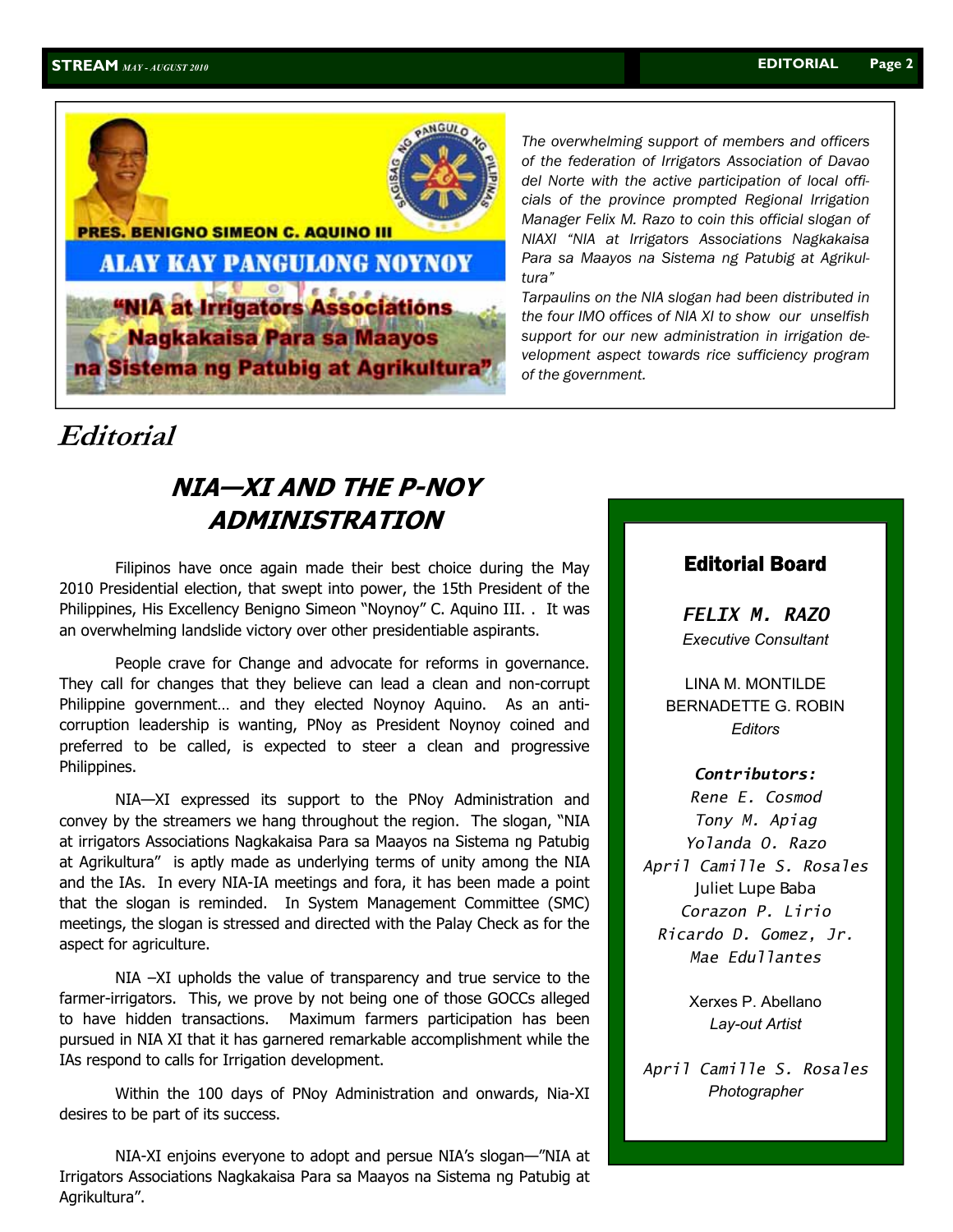National Irrigation Administration (NIA) XI has been famed for constantly garnering outstanding awards nationwide. With the advent of a young, dynamic and excellent performance oriented manager, NIA XI hails on top of the many performers in irrigation development. Regional Irrigation Manager Felix M. Razo of NIA Region XI became the first Regional Manager to fully implement the Rationalization Plan nationwide and introduced improvement of personnel and fully renovated the office building align with the implementation of RATPLAN. He is the outstanding Regional Manager of CY 2009 and the first to achieve grand slam awards in CY 2009. Thru his leadership Most Outstanding Irrigation Management Office (IMO) Managers was also awarded to the Managers of Davao del Sur, Davao del Norte, Davao Oriental and Compostela Valley. In line with other achievements the Irrigators Associations of NIA Region XI got the highest awards on different categories: DAR-CARP IA, NIA-CIS and NIA-NIS.



## NISRIF Team visits sites for rehabilitation

National Irrigation System for Rehabilitation of Irrigation Facilities (NISRIF) team visited Davao del Sur Irrigation Management Office (IMO) and conducted a project evaluation of the two (2) National Irrigation Systems (NIS), namely; Mal River Irrigation System, Matanao, Davao del Sur and Padada River Irrigation System, Hagonoy, Davao del Sur last July 16, 2010.

NISRIF project is a major rehabilitation of irrigation facilities for the two (2) NIS to give solution to water delivery and seepage problems of the farmers in irrigating their rice fields. The major rehabilitation activities are concreting of Lateral canals and in-The visiting team first started a meet-

mated budget requirement for this he presented an overview of the prohundred twenty million (P320M) pesos Mayor Butch Fernandez of the Municitively.

Mr. Ueno Kazuhiko – JICA – Chief, the afternoon after which, they protion, Mr. Shuici Sato – Noppon Koei – overview of Padada RIS proposed pro-Agricultural & Rural Development ject. Overseas Consultong Administration, Mr. Hiroako Okada, Ph.D. – Sangu Provincial Irrigation Management Of-Consultants Ins. – Project Operation fice of Davao del Sur along with their Division No. 2 International Department and two (2) Filipinos, namely; Mr. Ervin F. Mella, Jr. – JICA – Senior Program Officer Poverty Reduction Section and Engr. Ismael Tabije – Nippon Koei Consultant.

stallation of controls gates (steel gate) ing with Engr. Edgardo T. Draculan – for the whole system and the esti-IMO Manager Davao del Sur wherein project is one hundred thirty million ject and explained why it should be (P130M) and one hundred ninety mil-implemented on these particular sites. lion (P190M) pesos, a total of three Then a courtesy call to Honorable for Mal RIS and Padada RIS respec-pality of Matanao and they evaluated The evaluation team composed of Hon. Franco Magno Calida – Municipal three (3) Japanese officials namely; Mayor of Hagonoy, Davao del Sur in Poverty Reduction/Coordination Sec-ceed to Padada RIS Office for an the proposed project for Mal RIS. Soon they made a courtesy call to

> local officials hope for the urgent realization of the NISRIF project to augment the status of farmers and stakeholders in terms of agricultural development and can continuously support the rice sufficiency program of the government and other agricultural products.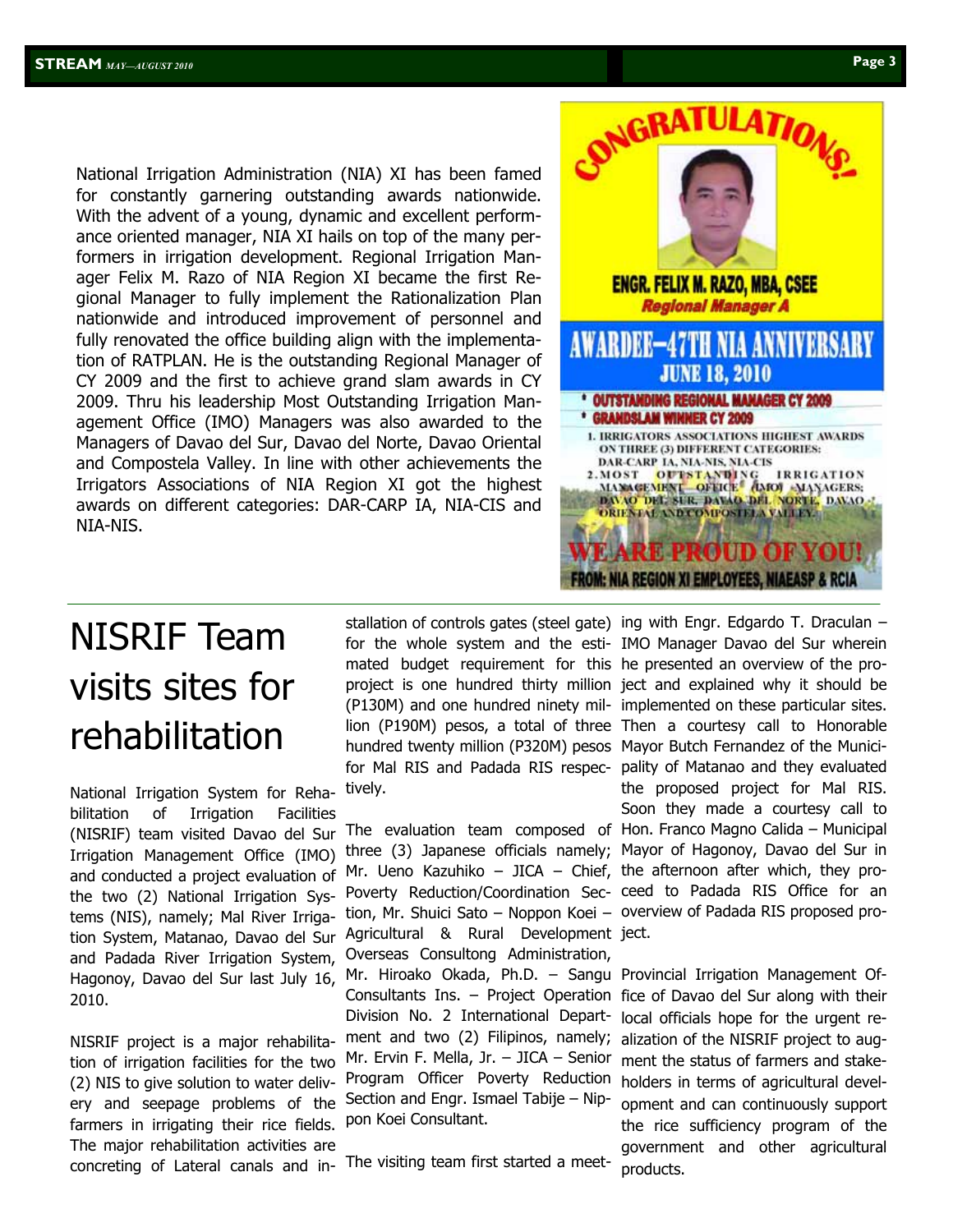## TRAINING COURSE ON THE IMPROVEMENT OF AGRICULTURAL INFRASTRUCTURE



Engr. Manuel L. Rañeses of NIA XI Davao del Sur Irrigation Management Office (IMO) attended a six (6) months training sponsored by Japan International Cooperative Agency (JICA) particularly on the improvement of agricultural infrastructures focused on Irrigation and drainage facilities to increase productivity. After a year of actual implementation of Technical Cooperative Program 2 (TCP2) in the two national irrigation systems (NIS) of applicable in our area for improvement and

the IA leaders initiate actions to facilitate project**.**equitable distribution of irrigation water from head gate down to the farm level facilities.

Major rehabilitation of Padada RIS under the World Bank Financial project took place early 1980 and minor rehabilitation works were undertaken partially due to limited release of funds. Siltation becomes the major problem of the area due to unlined canal and some irrigation structures are also dilapidated. With the identified problems of the whole system, Engr. Rañeses NIA XI participant, outlined his prioritized activities to be undertaken. Strategy and objective tree has been presented during the training.

The learnings he gained from the course is that as NIA employee one must be open to a new package of technology/innovation and approaches of other progressive countries in order to adopt strategy

Davao del Sur IMO, JICA consultants development not only for our facilities but admired the support and coordination of NIA also for the implementators & beneficiaries – IA and other local government units of the of the project and be vigilant, resourceful province for their active participation and a and responsive to the need of the end-users very satisfactory results of their study in the and stakeholders and also take an active chosen pilot areas of Padada and MAL RIS. participation on all activities of any project However, due to aging condition of irrigation starting from planning stage, and drainage facilities, farmer leaders mainly implementation and final completion of the



5 s Seminar and Record Syst

#### **By: Cora P. Lirio**

5S seminar by Ms. Minda Ostique and a words as follows. training staff of the Civil Service Commission last July 23, 2010 held at the Conference Room of NIA Regional Office. The seminar was indeed appropriate and timely as NIA Regional Office personnel have just occupied the newly renovated building.

 The 5S Seminar is about a system which will be used to find and remove all forms of waste in the work

 NIA XI personnel attended the ized workplace using the 5 Japanese environment. It is a method used to create safer, cleaner and better organ-

- SEIRI means sort. The goal is to remove unnecessary objects and reduce waste.
- SEITON means set in order. Things must be kept in their proper places. Keep frequently found.
- SEISO Shinning clean. Clean the ciently. workplace; everyone should be

a janitor.

- SEIKETSU standardized clean up. Standardize the way of maintaining cleanliness
- SHITSUKE sustained discipline. Practice "Five S" daily. Make it a way of life; this also means commitment.

used items handy and store own work area from floor to ceiling. By other things where they can be this discipline, an office is clean, organ- Every employee must clean his ized and employees can work more effi-

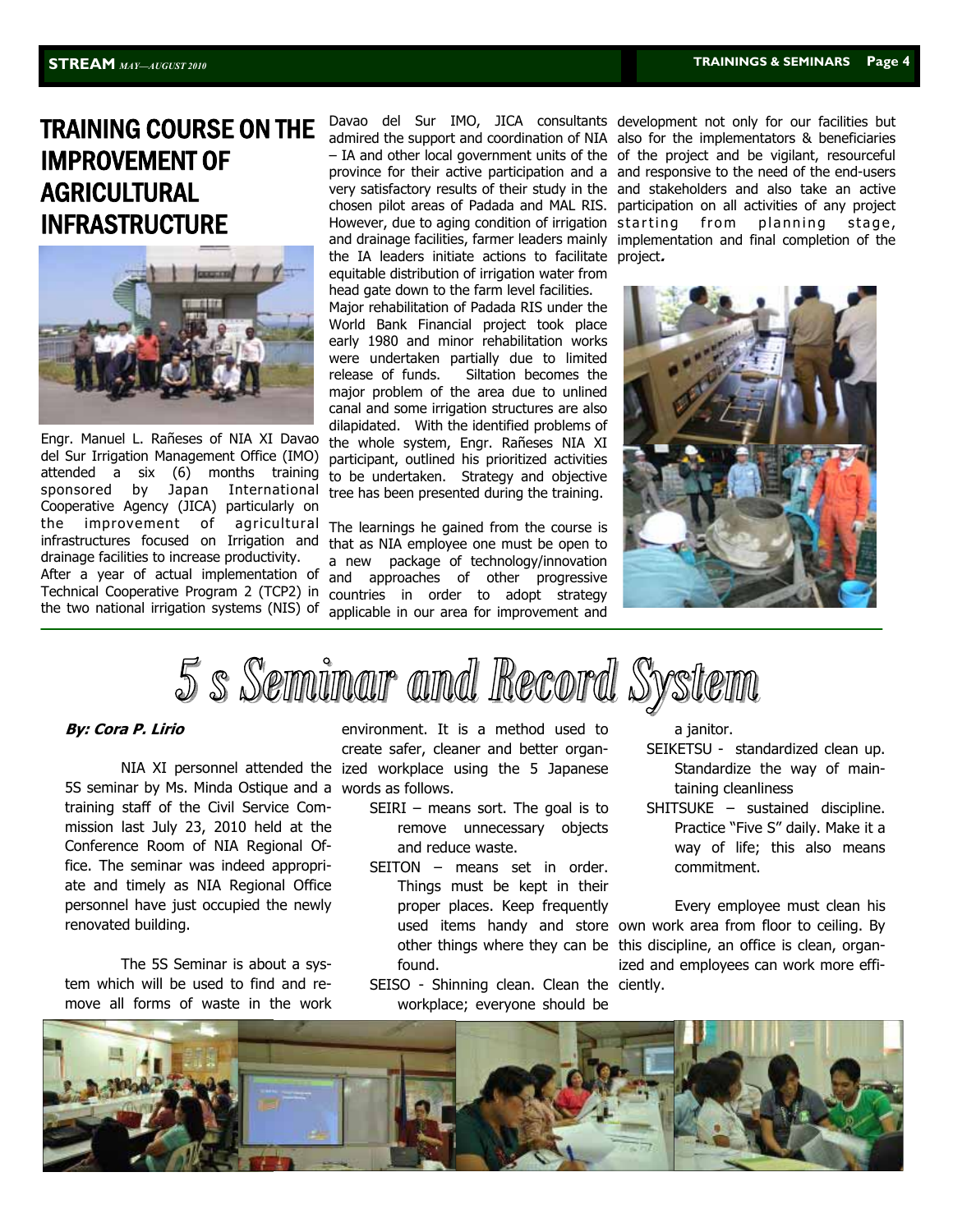## **BPCIA TAKES IT ALL**

By: LANI M. SUMABAT, Sr. IDO, NIA Region XI

The Basak Pangutosan CARP Irrigators Association, Inc. (BPCIA) is awarded as the CY 2009 Most Outstanding Irrigators Association nation-wide both for NIA Regular (CIS Category) and NIA-CARP Annual Search for its exemplary performance in the operation and management of the Cabidianan Communal Irrigation System and the irrigators association. The momentous awarding ceremony was held during the 47th NIA Day Celebration at NIA Central Office, Quezon City on June 18, 2010. For NIA Annual Search, Plaque of Recognition and P100,000.00 Cash Award was given by no less than the representative from California Energy (CALENERGY), former NIA Administrator Jose B. del Rosario, Jr. , Acting NIA Adm. Alexander A. Reuyan and NIA-XI Regional Manager Felix M. Razo. For the most outstanding CARP IA, Plaque of Recognition and P35,00.00 Cash Award were given by the Presidential Agrarian Reform Council (PARC), Department of Agrarian Reform (DAR) and NIA which was handed by PARC representative, former NIA Administrator Jose B. del Rosario, Jr., Acting NIA Adm. Alexander A. Reuyan, NIA-CARP CPMO Manager Reynaldo C. Adao and NIA-XI Regional Manager Felix M. Razo.

Overwhelmed and inspired BPCIA President Lemuel O. Alvior cheerfully received the awards with hope their mission, vision and objectives of having ecoin his heart to maintain their status the best as nomically uplift standard of living. they can.

BPCIA which is located at Basak, Nabunturan, Compostela Valley Province was a recipient of the Cabidianan Communal Irrigation System financed by Japan International Cooperation Agency (JICA) thru the DAR-ARISP-I in 1989 originally designed to irrigate 100 hectare rice areas of 120 farmers.

Existing for more than 10 years now, BPCIA has been serving its members efficiently and satisfying its obligation with the National Irrigation Administration. As of CY 2009, irrigated area has increased to 140 hectares serving 132 members. BPCIA's exemplary performance centered on the aspects on Operation and Maintenance, Organizational, Financial and Organizational Discipline. Transparency of all its financial transactions is maintained by the IA of which members are following religiously all its systems and policies.

BPCIA is very grateful for the untiring support and assistance of the National Irrigation Administration ComVal Irrigation Management Office thru its Manager, Cornelio M. Bautista, Jr. and NIA-Region XI Regional Manager Felix M. Razo and their staff. BPCIA also acknowledged the support they received from the Municipal Government of Nabunturan, Provincial Government of Compostela Valley and the Department of Agrarian Reform.

These prestigious awards serve as an inspiration of the BPCIA to sustain and continue serving its members and the community geared towards achieving





A pose of BPCIA Pres. Lemuel O. Alvior, together with NIA top officials from Central Office and Region XI RIM Felix M. Razo & ComVal IMO Manager Cornelio M. Bautista, Jr. as he received the two (2) prestigious awards as the CY 2009 Most Outstanding IA under NIA CIS Category and NIA-CARP Category during the NIA 47th Anniversary Celebration on June 18, 2010 at NIA Central Office, Quezon City

#### BY: Tony Apiag **CONSTRUCTION OF EXTENSION STRUCTURES OF IA FEDERATION BUILDING**

comfort room, kitchen and bedroom.

The building was designed and supervised by Draculan. the engineering team of NIA to accommodate the fast growing Irrigators Region XI Manager, Philippines Most

Extension, Digos City July 08, 2010. a commitment to support in technical and administration-Pangulong-Noy (P-Noy). Extension structure includes session hall, materials from the Regional Irrigation

Davao del Sur and Davao City Federation of Associations and farmers within the province. Outstanding Regional Irrigation Manager Irrigators Association (DSDCFIA) through the Funds and materials were provided by the IA (RIM) CY 2009, Engr. Felix M. Razo CEO VI, leadership of Mr. Nestor Rama as President Federation Board of Trustees, NIA and from congratulates the BOT members for doing an launched a ground breaking ceremony for local officials, namely, Hon. Arsenio Latasa – excellent performance. He encouraged them the construction of IA Federation Building formerly Digos City Mayor and now Vice to strengthen their individual IA's to also extension located at National Irrigation Governor of Davao del Sur, Hon. Fely Latasa become awardees and support the irrigation Administration (NIA) compound, Lim – formerly Vice Governor, Davao del Sur-also development program of the new

> Manager Engr. Felix M. Razo and Provincial Engr. Edgardo T. Draculan appreciated the Irrigation Manager Engr. Edgardo T. BOT members of the Federation of Provincial IA for making the project possible and this is a manifestation to prove that the NIA and IA are really united and working in one direction.

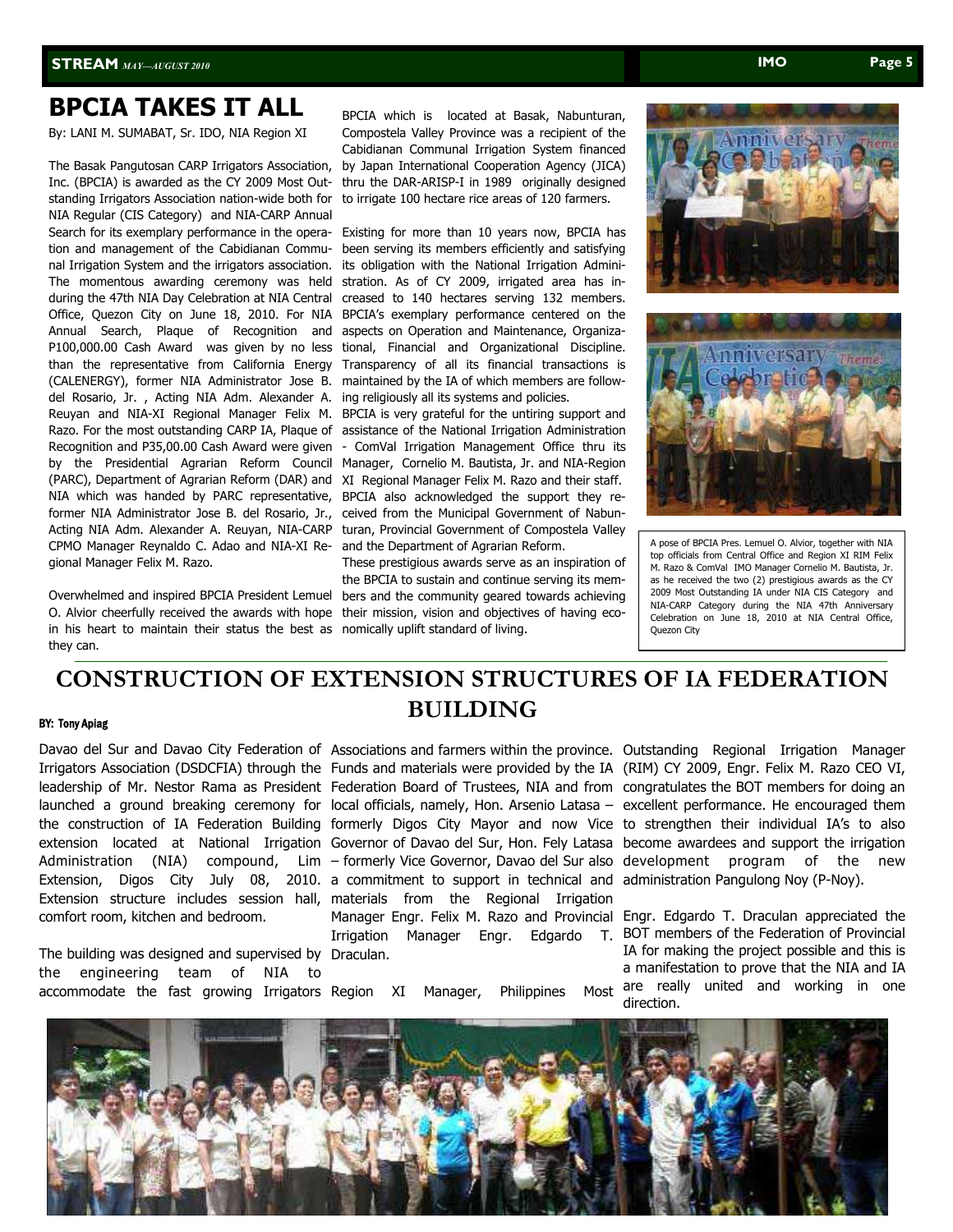## CANAL CLEARING DURING AQUINO'S INAUGURATION

#### **DAVAO DEL SUR**



#### By: Tony Apiag

 Padada RIS, Hagonoy, Davao del Sur conducted canal clearing activity during activity is a joint undertakings of the National Irrigation Administration (NIA) pereration of Irrigators Association (IA).



#### By:Rene Cosmod

National Irrigation Administration (NIA) of Davao del Norte Irrigation Management Office (IMO) together with Davao del Norte Federation of Irrigators Association crop production of the province due to the gional Irrigation Manager in all IMOs all (DDNFIA) conducted ceremonial clearing of practice of organic farming method and over the Philippines and the Outstanding irrigation and drainage canals last July 2, Sustainable System of Irrigated Agriculture IMO Manager's Award. 2010. The activity started 5:00 to 7:30 in (SSIA) and a 100% ISF collection efficiency. the morning of Barangay Tuganay, Carmen, Davao del Norte. The Tuganay Anibongan only all IAs Guadalupe Salvacion Irrigators Association nationwide will (TAGUSIA) became the host IA who facili-religiously tated the putting of flaglets, venue prepara-implement the tion and gathering of all IA Members during same strategy the activity.

The activity's theme is "NIA and ogy in farming Irrigators Associations Nagkaisa para sa then rice suffi-Ikauunlad ng Agrikultura."

NIA XI Regional Irrigation Manager longer be a (RIM) Felix M. Razo spearheaded the cere-problem in our monial canal clearing activity with the in-country today. spired members and officers of IA's led by DDNFIA President Saturnino S. Simbajon Region XI and

sonnel and officers & members of the Fed- ready to support the plans and programs of cropping intensity. Special canal clearing activity was designed Development and Food sufficiency. with a Theme: "Matatag na NIA pag-asa ng his administration with regards to Irrigation

#### **DAVAO DEL NORTE**

and Engr. Alejandro L. Alberca-Outstanding IAs of Davao del Norte committed them-Division Manager of Davao del Norte IMO. selves to be one in helping the present ad-Along with them are the local officials SP ministration in pursuing its purpose in irriga-Alan R. Dujali; PA Dominador Encarnacion tion development. Jr. and Dr. Ed Araral-PAGRO Consultant.

conducted at the downstream section of from the dam) purposely to have an actual demonstration on the effect of Water Savings Technology (WST) and IA policy implementation in the area.

IA's chosen area for the said activity is an example of a model farmsite showing the proper implementation of WST cou-

the inaugural celebration of President Be- coordination with NIA Region XI Manager, by group of farmers within their respective nigno Aquino III last June 30, 2010. The Engr. Felix M. Razo, CEO IV to support the water source canals in order to facilitate Magsasaka sa Buhay na Masagana" in takes place every last Friday of the month proclamation of our President Elect Benigno equitable delivery of irrigation water to all Aquino III to let him know that we are irrigated areas and attain the high level of Canal clearing activity regularly

Canal clearing activity was really mentioned the awards received by the IAs Libuganon River Irrigation System (54 kms IA (BASIA) received the Most Outstanding For the closing remarks, RIM Razo of Region XI, wherein Balisong San Vicente IA Award in the Philippines for the National Irrigation System (NIS) category and Basak Pangutosan CARP IA (BPCIA) for the Communal Irrigation System Category and the Most Outstanding CARP-IA Beneficiary awarded by CARP Central Office.

pled with the area having a highest average also awarded as the Most Outstanding Re-In line with this, RIM Razo was

and technolciency will no NIA

If

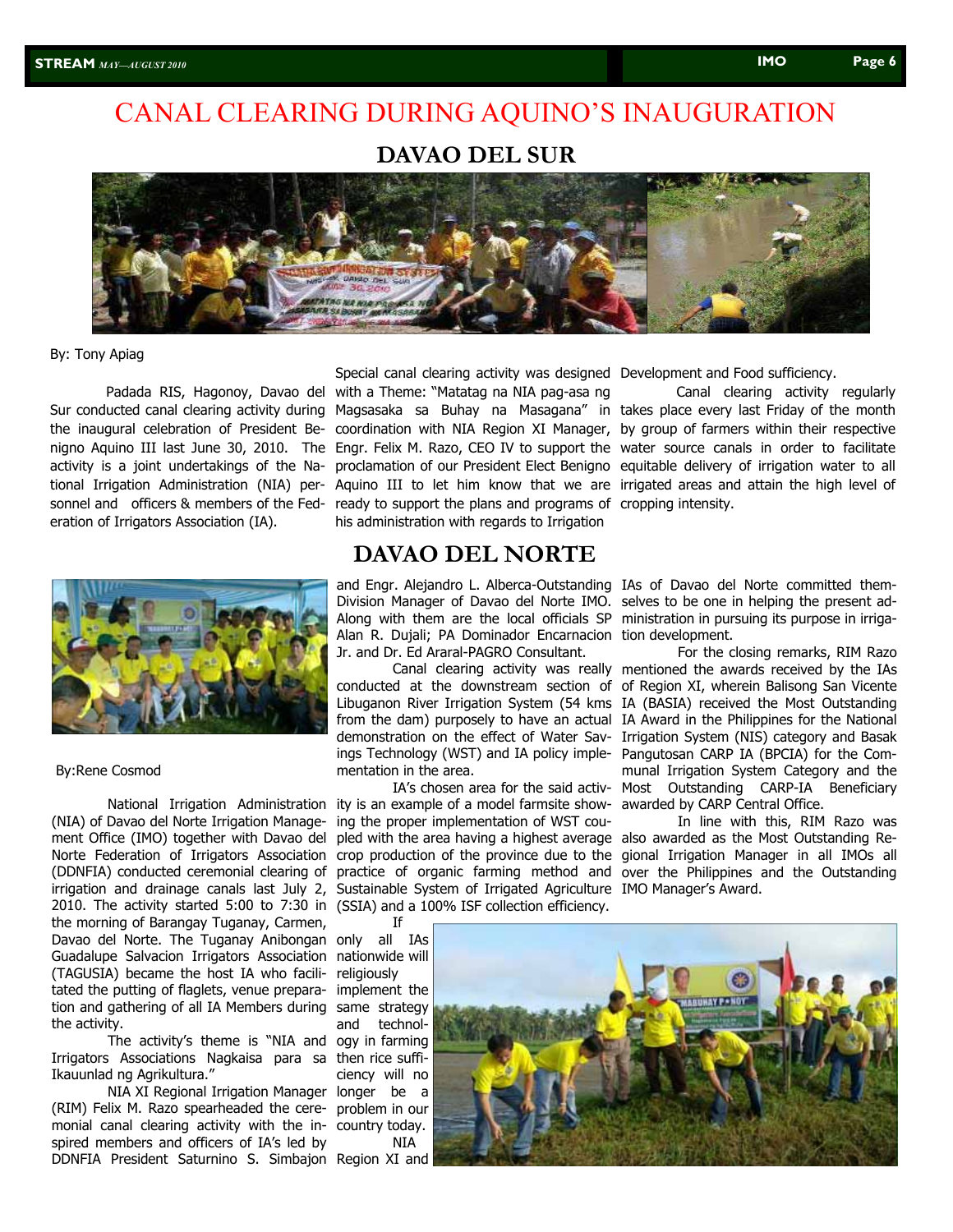

## MEET OUR NEW COMMISSION ON AUDIT (COA) AUDITOR

 Reshuffling of COA representatives in different that regular consultation on all issues and concerns of government offices took place early months of this the region must be undertaken by NIA and COA in ortional Irrigation Administration (NIA) Management was to provide full assistance to the region in order to faciliundertaken. Ms. Lilia Maglana, the outgoing auditor of tate smooth flow in the execution of activities & pro-Grace P. Manos was born on September 26, 1955 at provide an avenue for better coordination in the imple-Davao City, married and has four (4) siblings – 3 boys mentation of projects of the agency. and a girl. She took her secondary and college education at the University of Visayas where she took Bachelor of Science in Commerce Major in Accountancy and became a Certified Public Accountant. She took her Masterals degree at the University of Mindanao, Davao City. She spent twenty five (25) years working with the COA and her present assignment is at NIA XI Regional Office.

 Mam Grace Manos as what her friends called her is simple and an open-minded auditor as revealed during her first meeting with NIA Staff when she was invited during the consultation meeting with Deputy Administrator Velasco and Party at NIA XI conference room. Auditing issues and problems were presented by Regional Manager Felix M. Razo and all Irrigation Management Office (IMO) Managers causing delay in the implementation of NIA activities and projects. Corporate Auditor Rabulan of COA Central Office suggested

year 2010. After the completion of audit reports of our der to have harmonious relationship in the office and former regional auditor, an exit conference with Na-Mam Grace affirmed to the request of the visiting team NIA XI turned-over her auditing works to the incoming jects of the region. She even recommends all IMO auditor Ms. Graceta Prado Manos. Our new auditor Ms. Manager to work with their respective field auditors to



Ever wonder who this lovely lady is? She is no other than MISS NIA 2010 , Miss Samantha De leon of Region XI. Samantha is also crowned as Mutya ng Dabaw, 1st runner up.

Age: **22** Course and Profession: **Customer Service Representative** Community Project: **Protection For Garbage Collectors**

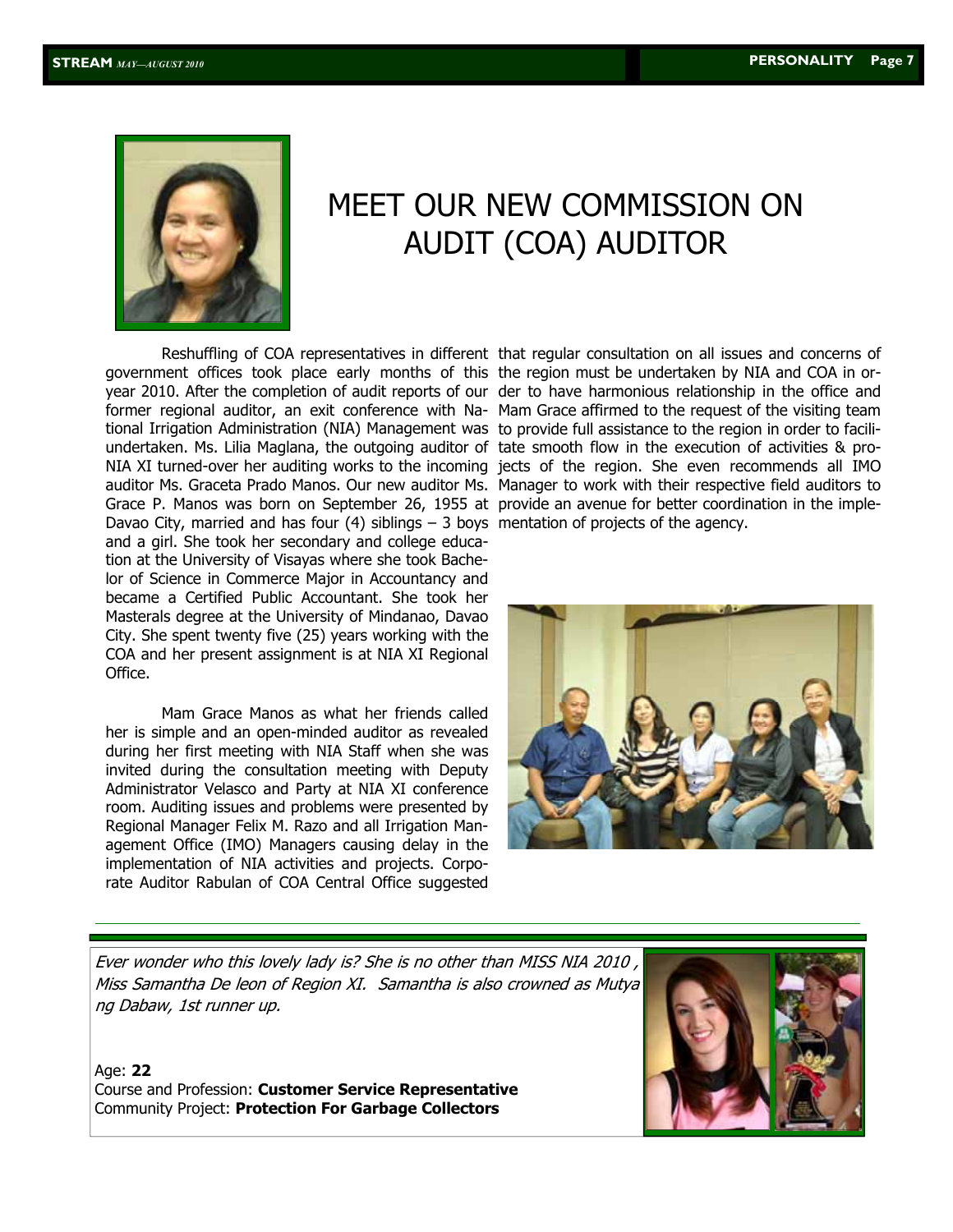## 47th NIA DAY CELEBRATION at REGION XI

NIA XI Regional office had set a round the clock celebration of the 47th anniversary with the Most outstanding Managers and supportive employees of the Region last June 22, 2010.



A week long celebration at NIA Central office took place wherein NIA XI send off employees to take part of the event to celebrate and compete in dance, sports, cultural dance, and a lot more.

*Celebration of NIA 47th Anniversary At Central Office* 

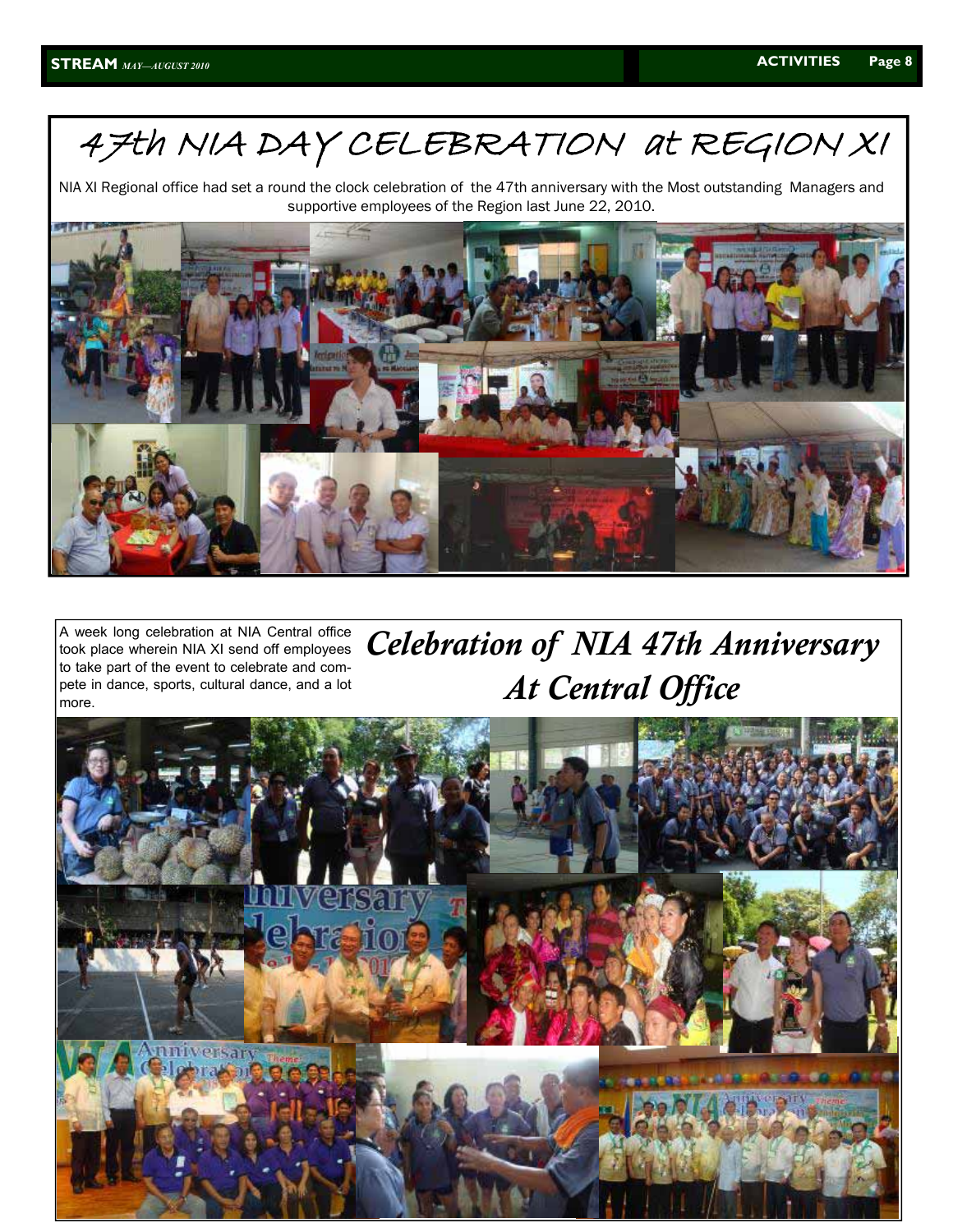# **HEALTH ISSUES**

## Colds and Flu

This is the time of year when colds and the flu run like wildfire through relatives, friends, and coworkers But taking a few simple precautions can keep you from becoming a victim.

The viruses that cause the common cold and the flu are spread in several ways, the most obvious being human contact. So obviously one of the easiest ways to keep from getting sick is to avoid being in contact with anyone who is sick. Even if you encounter someone in a store who is sneezing or coughing, you'd do well to turn around and walk down a different aisle just to avoid breathing in germs that person might be coughing into the air. And no matter how much you love someone and want to tend to them when they're sick, don't kiss them to make them feel better!

But human contact is not the only way you can catch a cold or the flu. In fact, an easier and more prevalent way to pick up germs has nothing to do with being near someone who is coughing or sneezing. Cold and flu viruses can live for hours on the fingers of sick people, but they can live for days on any other surface those fingers might have touched.

For example, in the office there are hundreds of

as germs are passed from one person to the next. any other surface shared by more than one person. places germs can take up residence—door handles, computer keyboards, telephones, file cabinets, and Luckily there is a simple and quick way to prevent those germs from accumulating. A study released recently by UNC Hospitals in Chapel Hill, North Carolina, showed that using disinfectant wipes can help.

> "All you need to do is apply the disinfectant wipe across the keys for approximately 5 seconds," said Dr. William Rutala, director of UNC Hospitals' epidemiology department. Rutala's study found that wiping keyboard keys with a disinfectant wipe for just 5 seconds was 95-100% effective in getting rid of germs.

> However, Rutala said, no disinfectant in the world can replace the benefits of good old fashioned hand washing, which is one of the best ways to avoid spreading germs. Experts recommend using an antibacterial soap and water as hot as you can stand it.

> If you do get sick, there are a couple of important things to remember to help ensure that you don't infect anyone else. Most importantly, cover your sneezes and coughs, but not with your hands sneeze into your bent arm or elbow instead. Better yet, stay home if you're sick, especially if you're

#### coughing or sneezing.

Most adults can expect to get anywhere from two to four colds before warmer weather arrives, although young adults and children may get as many as 10 colds each year. The flu, however, is more elusive, striking only about 5-20% of people each year, according to the U.S. Centers for Disease Control and Prevention. But the flu is much more serious than the common cold, and can lead to complications such as pneumonia and dehydration.

The bottom line is that you should give colds and flu the respect they deserve. Stay away from people who are sick, be sure to wash your hands frequently, and deodorize surfaces sick people may have touched. Most importantly, if you do get sick, stay home! Not only will staying home give you the rest you need to recover more quickly, it will keep you out of the office while you're contagious, so your bug won't spread. If you can make it through cold season to spring, then you'll be home free—at least for a few months until the season comes around again. **In the meantime, wash your hands!**

**http://www.buzzle.com/articles/preventingcolds-flu-simple-wash-hands.html** 

#### Inspirational Life Story – The gift of Life

 On the first day, God created the cow. He said to the cow, "today I have created you! As a cow, you must go to the field with the farmer all day long. You will work all day under the sun! I will give you life span of 50 years."

kind of a tough life you want me to Year life span." live for 50 years? Let me have 20 years, and the 30 years I'll give back The man objected. "What? Such a to you." So God agreed.

On the second day, God created the monkey. He said to the monkey, "Monkey have to entertain people. You've got to make them laugh and do monkey tricks. I'll give you 20 years life span."

The monkey objected. "What? Make them laugh? Do monkey faces and tricks? Ten years will do, and the other 10 years I'll give you back." So God agreed

On the forth day, God created the dog said to the dog, "What you are supposed to do is to sit all day by the door of your house. Any people that come in, you will bark at them! I'll give a life span of 20 years."

#### The dog objected, "What? All day long

to sit by the door? NO way! I give you back my other 10 years of life! So God agreed.

The cow objected, "What?" This This kind of life, I'll give you a 20 On the fourth day, God created man and said to him, "Your job is to sleep, eat and play. You will enjoy very much in your life. All you need to do is to enjoy and do nothing.

> good life! Eat, play, sleep, do nothing? Enjoy the best and you expect me to live only for 20 years? No way, man!... Why don't we make a deal? Since the cow gave you back 30 years, and the dog gave you back 10 years and the monkey gave you back 10 years, I will take them from you! That makes my life span 70 years, right? So God agreed.

> AND THAT"S WHY… In our first 20 years, we eat sleep, play, enjoy the best and do nothing much. For the next 30 years, we work all day long, suffer and get to support the family. For the next 10 years, we entertain our grandchildren by monkey faces and monkey tricks. And for the last 10 years, we stay at home, sit by the front door and bark at people!

#### The Longer You Sit, The Shorter Your Age

Do you want to be healthy and live vention Study II. The researchers longer? Then you better keep mov-followed the health of the respondent ing. More and more people do sed-for 14 years since 1993. During the entary lifestyle which means they do study, the majority of the participants more sitting, the more they sit, the died from heart disease than cancer. shorter their age. This warning is After considering various risk factors, given by the experts after conducting including body mass index and smoka study of more than 12,000 Ameri-ing the woman who spends six hours can adults. This means we must a day to sit have 37 percent higher continue to be active and move, " death risk factors, including body Message from the results of this mass index and smoking, the woman study is that one should understand who spends six hours a day to sit that every thing which are done eve-have 37 percent higher death risk ryday has a consequence. If your compared with others who sat for job requires a lot of sitting, it is okey, three hours. but need to be balanced with physical activity that uses energy," said Dr. Jay Brooks, A hematology and Oncology.

Health benefits of exercise activity for people are overweight has long been documented. However, the effects of the habit of sitting to long is less exposed. Some studies did show a link between duration of sitting and diabetes or heart disease. However no one in particular saw the link between mortality and the habit of sitting too long.

In a study published in the American Journal of Epidemiology, researchers analyzed responses to questionnaires filled out by more than 123,216 people who had no history of disease . They participated in the Cancer Pre-

In general, it is known that people sits too much and never exercise have a higher risk of death, namely 94 percent in woman and 48 percent in men. Regular exercise, even if it is done for a while, will reduce the risk of death due to the habit of sitting long.

"The longer you sit, the less energy used.. This is could cause obesity and the effect on metabolism," says Dr. Alpha Patel, epidemiologist expert from the American Cancer Society. He added, body muscles especially legs muscles, if rarely used, will stimulate or suppress some of the hormones that has influence on triglycerides cholesterol, which leads to an increase risk of heart disease.

[http://medicmagic.net/the-longer-you-sit-the](http://medicmagic.net/the-longer-you-sit-the-shorter-your-age.html)[shorter-your-age.htm](http://medicmagic.net/the-longer-you-sit-the-shorter-your-age.html)l